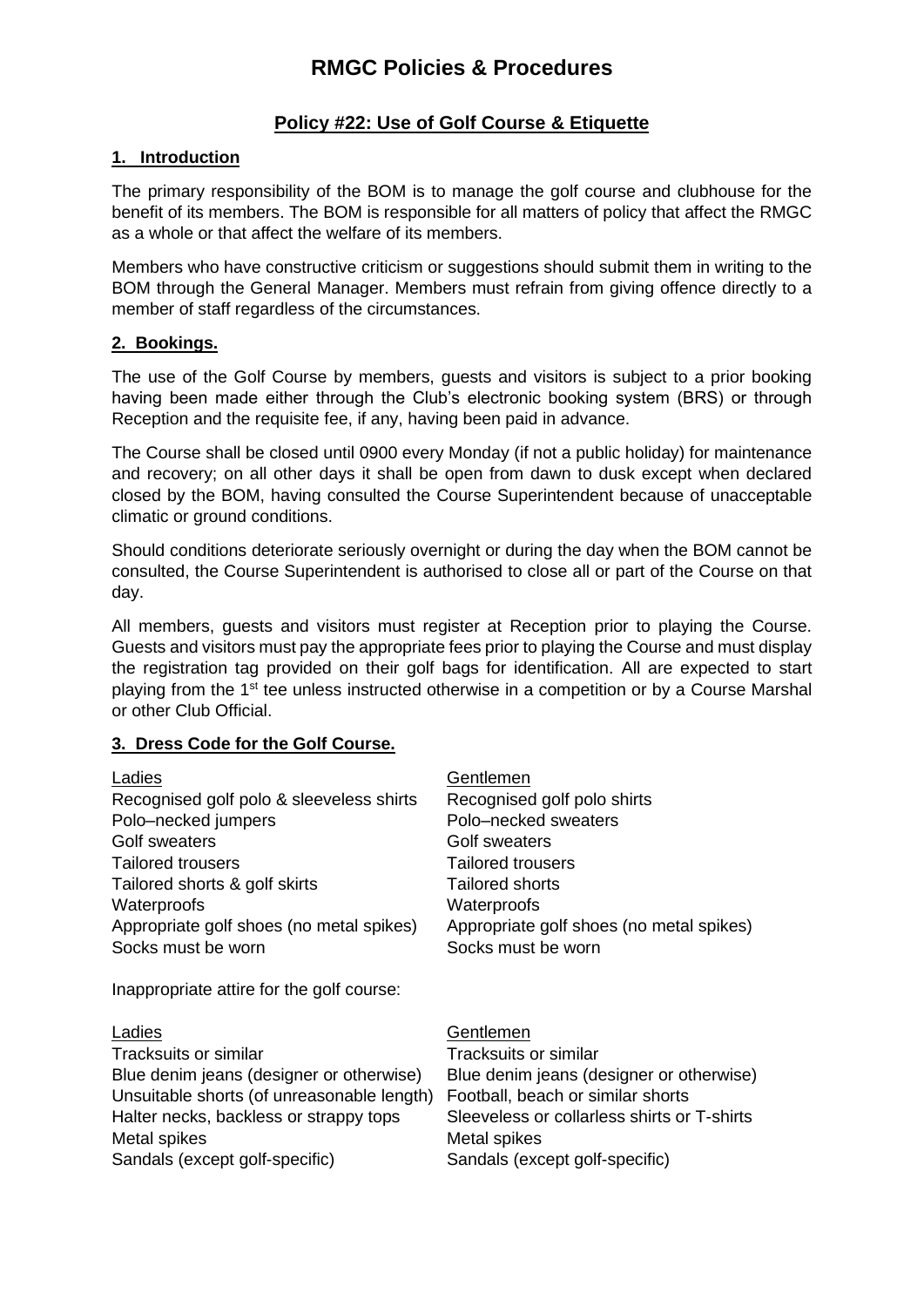# **4. Rules and Etiquette on the Golf Course**

### A. Introduction

Unlike many sports, golf is played, for the most part, without the supervision of a referee or umpire. The game relies on the integrity of the individual to show consideration for other players and to abide by the Rules. All players should conduct themselves in a disciplined manner, demonstrating courtesy and sportsmanship at all times, irrespective of how competitive they may be. This is the spirit of the game of golf.

### B. Rule Infringements

- You may not play on the Course without a golf bag or share clubs.
- You may not play in a flight of more than 4 players.
- You may not practice on the Course with more than 2 balls.
- Buggies may be driven only by those authorised and never by those under the influence of alcohol or drugs. They can carry no more than two persons and a maximum of two golf bags. All drivers must be at least 16 years old.
- If you witness or suspect a fellow competitor of a serious rule infringement, you should challenge him at the time of the incident.
- You should always have a copy of the Rules of Golf in your golf bag in case any rule issue arises. It is in every golfer's interest to have a good knowledge of the rules, ignorance is no defence. If you don't have a copy of the latest rules, ask for a copy at Reception

### C. Safety

• Always ensure that no one is standing close by or in a position to be hit by your golf club, ball or any stones, pebbles, twigs or the like when making your stroke or practice swing.

- Do not play until all players in front of you are out of range.
- Always alert greenkeeping staff when about to make a stroke if that might endanger them.
- Always give way to greenkeeping staff who may be cutting, weeding, dressing or switching greens, fairways or tees before 0930 on weekdays except Thursdays or public holidays
- Immediately shout 'fore' if there is any danger of hitting someone with a ball.

• If you are using a buggy, you must obey the safety and operating instructions in the buggy and as detailed in Policy #7.

#### D. Consideration for Others

• Always show consideration for other players on the Course. Do not disturb or distract their play by moving, talking or making unnecessary noise.

• Operate your buggy with the utmost courtesy, care and consideration for the safety and convenience of others on the Course.

• Watch other players' shots, as well as your own. Help find balls by noting their positions near trees or landmarks.

• Do not use your mobile telephone except in emergency and always turn off the ring tone.

### E. Priority on the Course

• Priority on the Course is normally determined by pace of play.

• A single player has the same rights as a flight of 2, 3 or 4 players.

• Out of courtesy, you should invite those playing in an official club competition to play through provided they are conscious not to delay following flights.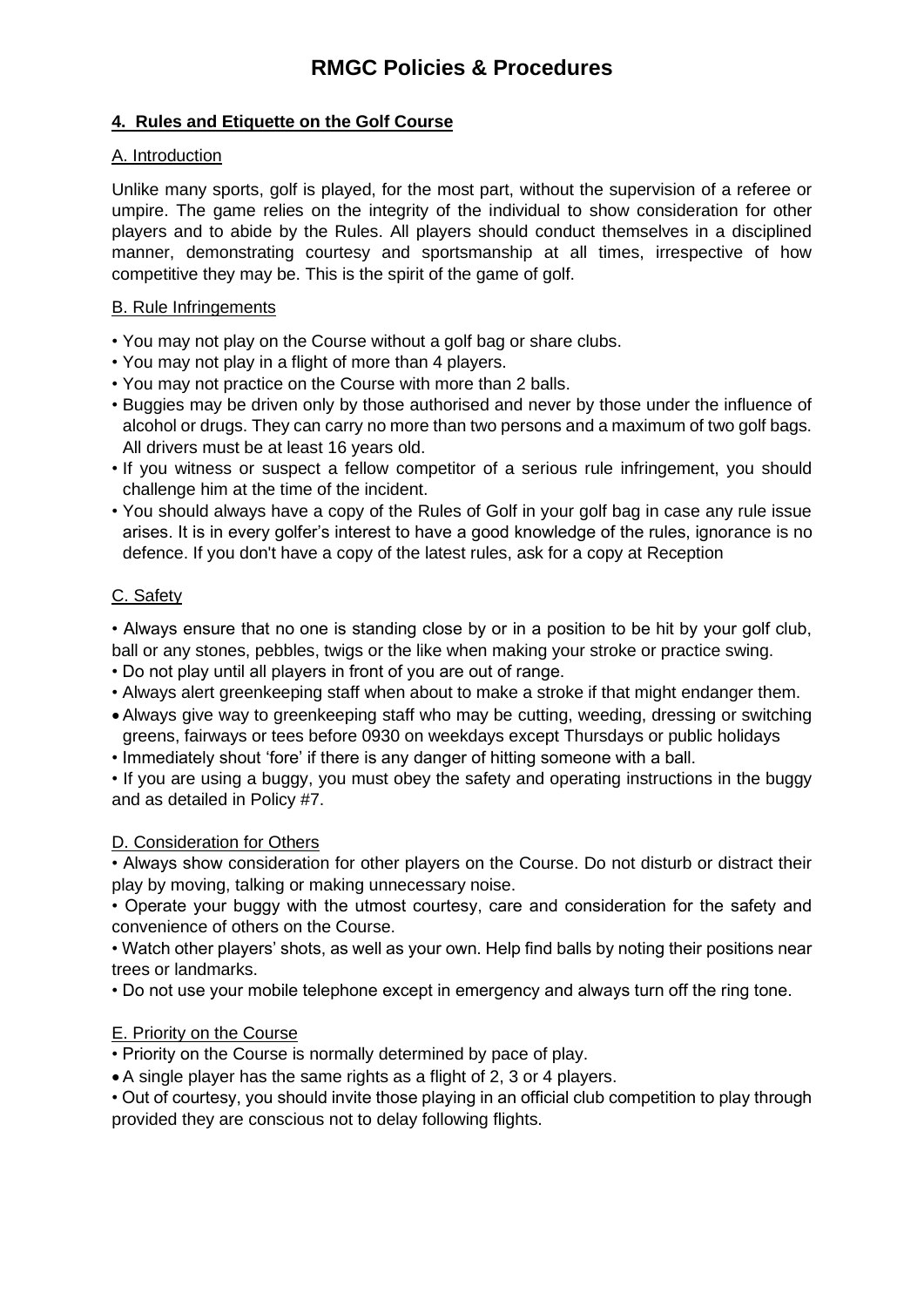• You should give way:

- $\triangleright$  When playing from the 1st tee, to players in a competition if playing the 1st as an extra hole
- $\triangleright$  When playing from the 4th tee, to players on the 15th green
- ➢ When playing to the 11th green, to players from the 12th tee
- $\triangleright$  When playing to the 12th green, to players from the 13th tee
- $\triangleright$  When playing to the 14th green, to players from the 15th tee
- $\triangleright$  When playing the 17th hole, to players from the 18th tee
- $\triangleright$  When playing the 18th hole, to players on the 1st tee.

### F. Avoid Slow Play

Very few golfers will admit to being slow players but you can play a little bit faster by:

- Being aware of your position on the Course.
- Always playing at a good pace.
- Parking your buggy level with play and taking a selection of clubs to the ball.
- Being ready to play as soon as it is your turn. While waiting:
	- $\triangleright$  Put your glove on and check your yardage
	- $\triangleright$  Assess the wind strength and direction
	- $\triangleright$  Decide on the type of shot you are going to play & select your club
	- $\triangleright$  Play 'ready golf' if possible, otherwise play promptly when it is your turn to play
	- $\triangleright$  Decide on your shot and execute it only take one practice swing.

• Knowing how many shots you have taken on each hole and picking up your ball when you can no longer score on that hole.

### G. Keep up with the Flight in Front

• It's the group's responsibility to keep up with the flight in front.

• If you lose a clear hole and delay the flight behind, invite the flight behind to play through, irrespective of the number of players in that group - a single player has the same rights as a group.

• If the flight has not lost a clear hole, but it is apparent that the flight behind can play faster, you should still invite that flight through.

• If one of your group is holding you up, have a polite word asking him to speed up.

• If you feel that your flight is falling behind, take responsibility and bring this to the attention of the other players in your group.

• Catch up by walking quickly between shots & from green to next tee – there is no need to run.

# H. Lost Ball

• If you think your ball is lost outside a water hazard or is out of bounds, save time by telling your companions that you will play a provisional ball. They must not move on until you have played.

• Keep an extra ball in your pocket in case you ever need to play a provisional ball.

• Players searching for a ball should signal the flight behind to play through as soon as it appears that the ball will not be found quickly – don't search for 3 minutes before doing so. • Having allowed the flight behind to play through, don't continue playing until the flight coming through is out of range.